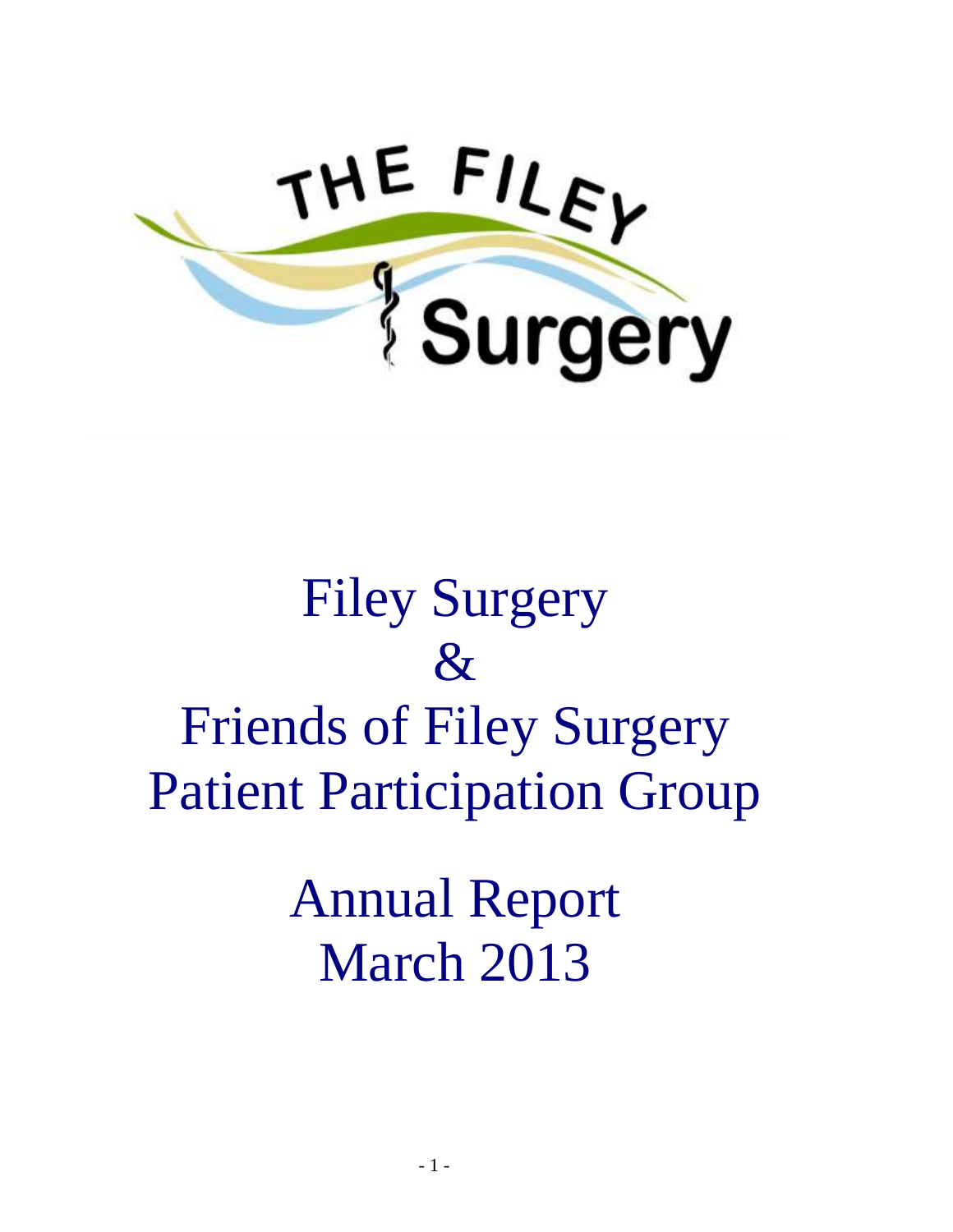### **Introduction**

The Filey Surgery, in conjunction with Friends of Filey Surgery Patient Participation Group (PPG), ensures that patients are involved in decisions about the range and quality of services provided by the practice. The group and the practice jointly work together to identify changes to services we provide and seek the views of patients through our practice survey. The outcomes of the survey are published in this report which we will make available on our web site and in the practice.

### **Background**

Filey Surgery offer a range of services to approximately 9000 patients in Filey and the surrounding area, and during the holiday periods we provide healthcare services to people staying in the area. Details of our services are available in our practice leaflet which is available in our practice and on our website – [www.fileysurgery.co.uk](http://www.fileysurgery.co.uk/)

We have three GP partners (Dr Nunn, Dr Wynands and Dr Shepherd) and two Associate GPs (Dr Garnett and Dr Mainprize) and a team of Practice Nurses and Healthcare Assistants who work in the practice. Filey Surgery is a GP training practice and has qualified Doctors, working in the practice for either six months or a year, to enhance their General Practice training. The practice is also a Teaching Practice working with Hull & York Medical School to train and educate Medical Students.

### **Who are members of the Friends of Filey Patient Participation Group?**

Our Patient Participation Group has now been in existence for several years. Just over a year ago we strengthened our membership to form our current group. The membership is diverse and represents the demographics of our patient list. The group have a notice board in the entrance to the surgery and their contact details can be found on the information desk by the notice board. Contact details are included in this report at Appendix D.

We have also recruited patients to our 'virtual' group, by advertising on our website, to ensure that those patients who perhaps could not attend regular meetings would have a voice within the group.

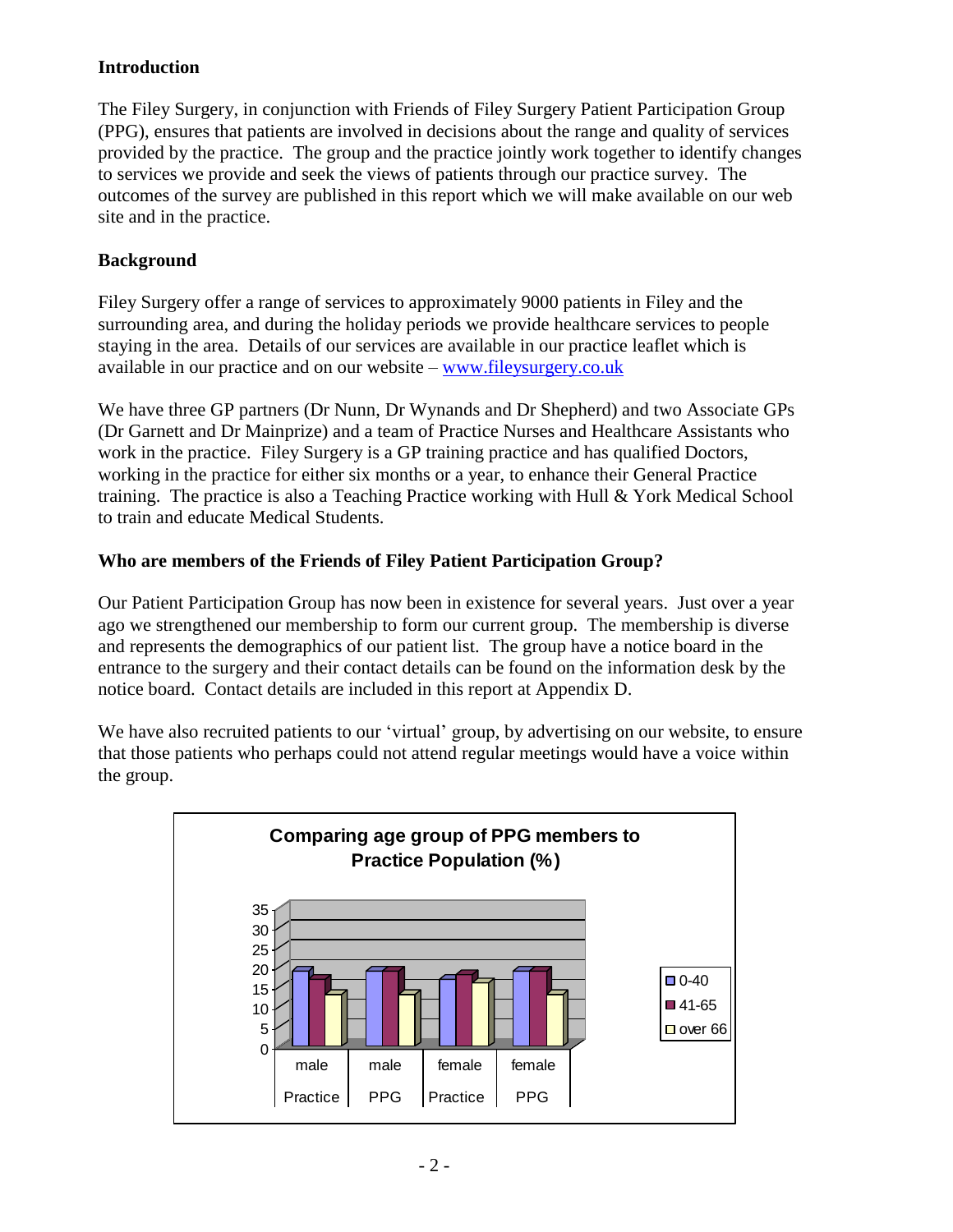**Ethnicity Profile**: From our records the profile of patients registered with The Filey Surgery show that the vast majority of our patients are of White British origin.

| White British              | 98.49% |
|----------------------------|--------|
| Other Mixed                | 0.05%  |
| Other                      | 0.11\% |
| Ethnic category not stated | 1.35%  |

Our PPG is 100% white British but as you will see this is representative of our practice population.

Although we do not have direct representation from our Nursing and Residential Homes, one of our group members is actively involved in the local care community and represents this group of patients. We believe that the membership of the PPG represents the majority of our patient population.

We currently have a waiting list of patients who are keen to join our patient representative group, but as the regulations surrounding the formation of PPG's stipulates that they are demographically proportionate we have not been able to accept new members at this time. We will review this in the new year when we no longer have these stipulations.

The groups terms of reference can be found at Appendix C.

### **Current Areas of priority for the PPG**

The group have met on five occasions during the last year. Meetings have included discussions on:

- Current healthcare issues, including the formation of Clinical Commissioning Groups (CCGs) and the financial challenges facing the locality
- Any updates regarding changes at the surgery
- Instigating our action plan from March 2012, and constantly reviewing the impact of changes made as a result of the action
- Agreeing the patient survey for  $2012-13$  this was based on the results of the previous survey
- Reviewing the results of this years survey and agreeing an action plan for 2013-14

Agendas and minutes of the meetings, surveys and reports, have been sent to our virtual group members with questions and feedback dealt with by telephone and email.

Members of the PPG have also attended the surgery on several occasions to advertise the group and give patients an opportunity to get to know who they are. Members were available during our two Saturday morning flu clinics (around 1800 people attended on these days) and were available to encourage patients to complete our practice survey in January 2013. Feedback from patients regarding the group was very positive.

The Patient Participation Group met on  $20<sup>th</sup>$  November 2012 to indentify areas they felt were key issues and priorities that they would target in a survey for 2012-13. These areas were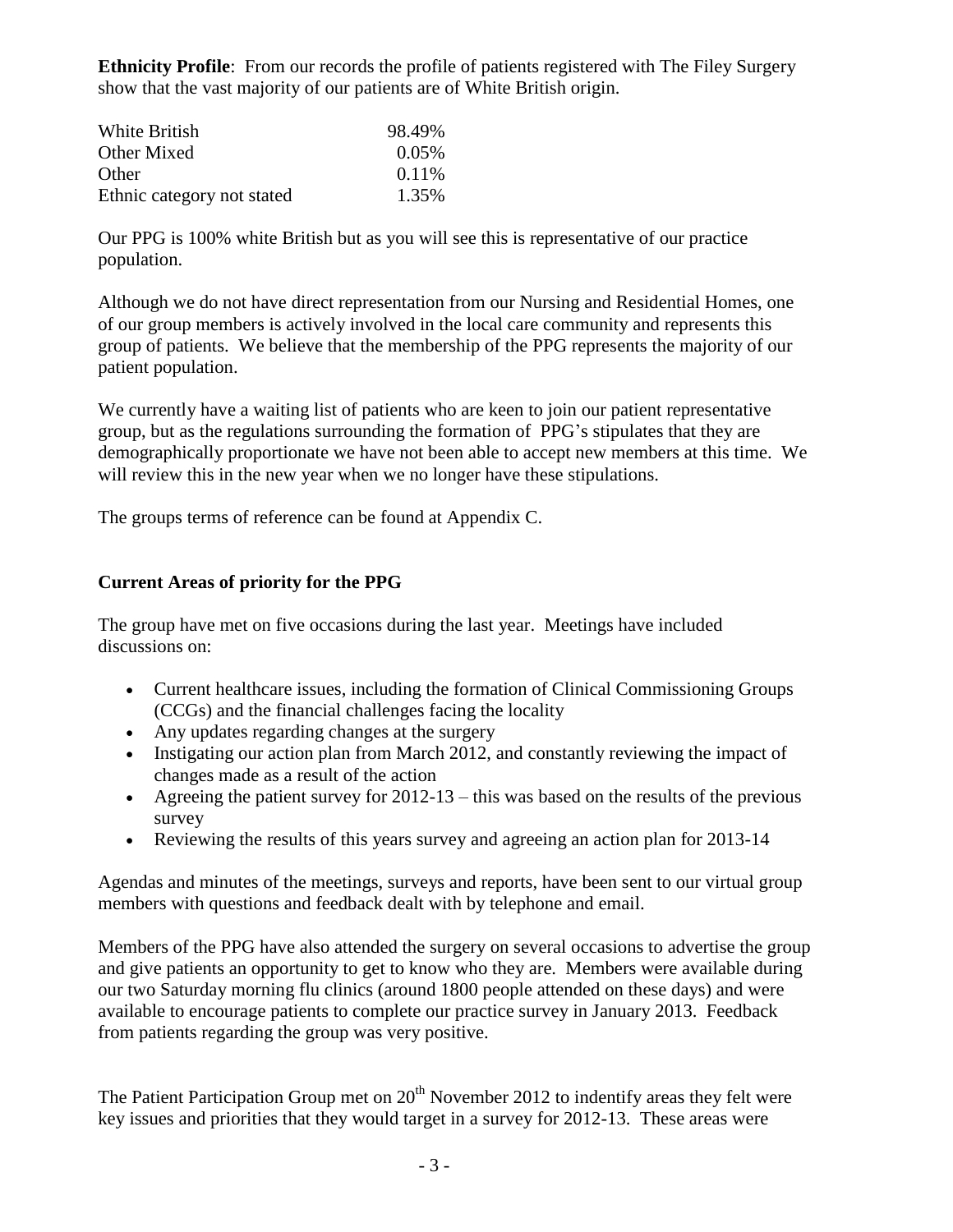drawn from the results and comments of the previous practice survey. The main areas were in relation to:

- Awareness of The Friends of Filey Surgery Patient Participation Group
- Awareness and content of our quarterly Newsletters
- Use of text messaging to remind patients about their appointments
- Awareness and usefulness of telephone consultations with Doctors
- Awareness and content of our surgery website www.fileysurgery.co.uk

The group felt that we should carry out a survey targeted at improving communication between the practice and its patients. Proposals for the type/scope of questions were discussed and drafted by the group. As in the previous year, the questionnaire was kept reasonably concise to encourage greater uptake of completion of the survey. A copy of the survey is attached at Appendix A.

### **Carrying out the survey**

The survey was carried out over a two week period from  $14<sup>th</sup>$  January 2013. All patients who attended the surgery during this time were asked to complete the survey. Over the two week period we collected 401 questionnaires from patients seeing a range of clinicians.

With the assistance of the PPG members we were encouraged that we received more completed surveys than in previous years.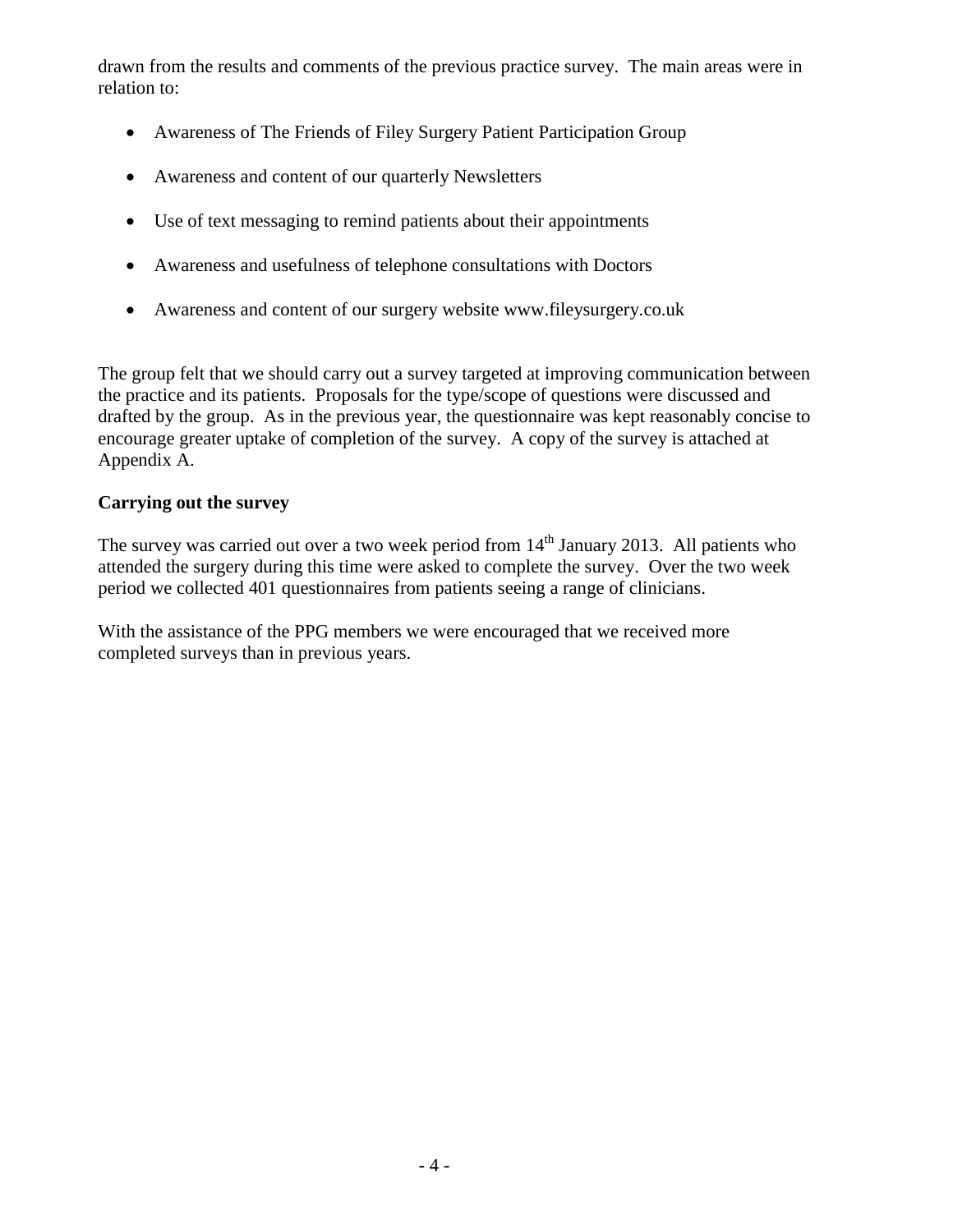### **The Survey Results**

### **Total no of surveys filled out = 401**

### **Friends of Filey Surgery - Patient Participation Group (PPG)**

This group was formed in January 2012. The group consists of 8 patients who meet with the practice staff on a regular basis, and have been available to meet patients at the surgery during our flu clinics. The group have a notice board situated at the entrance to the surgery with their contact details available for patients. We also have a virtual group of 8 patients who give us feedback on issues we discuss.

*Q1 – Were you aware of the practice Patient Participation Group and its members?*

| Yes | 143 |
|-----|-----|
| No  | 258 |

*Q2 – Have you contacted, or would you feel comfortable to contact any member of the group about issues that you would like to raise regarding the surgery?*



### **Newsletter**

We have produced 4 newsletters this year with topical information included. This has been available in the surgery, on local community notice boards and on our website

*Q3 – Have you seen our newsletter?*

| Yes            | 79  |
|----------------|-----|
| N <sub>0</sub> | 330 |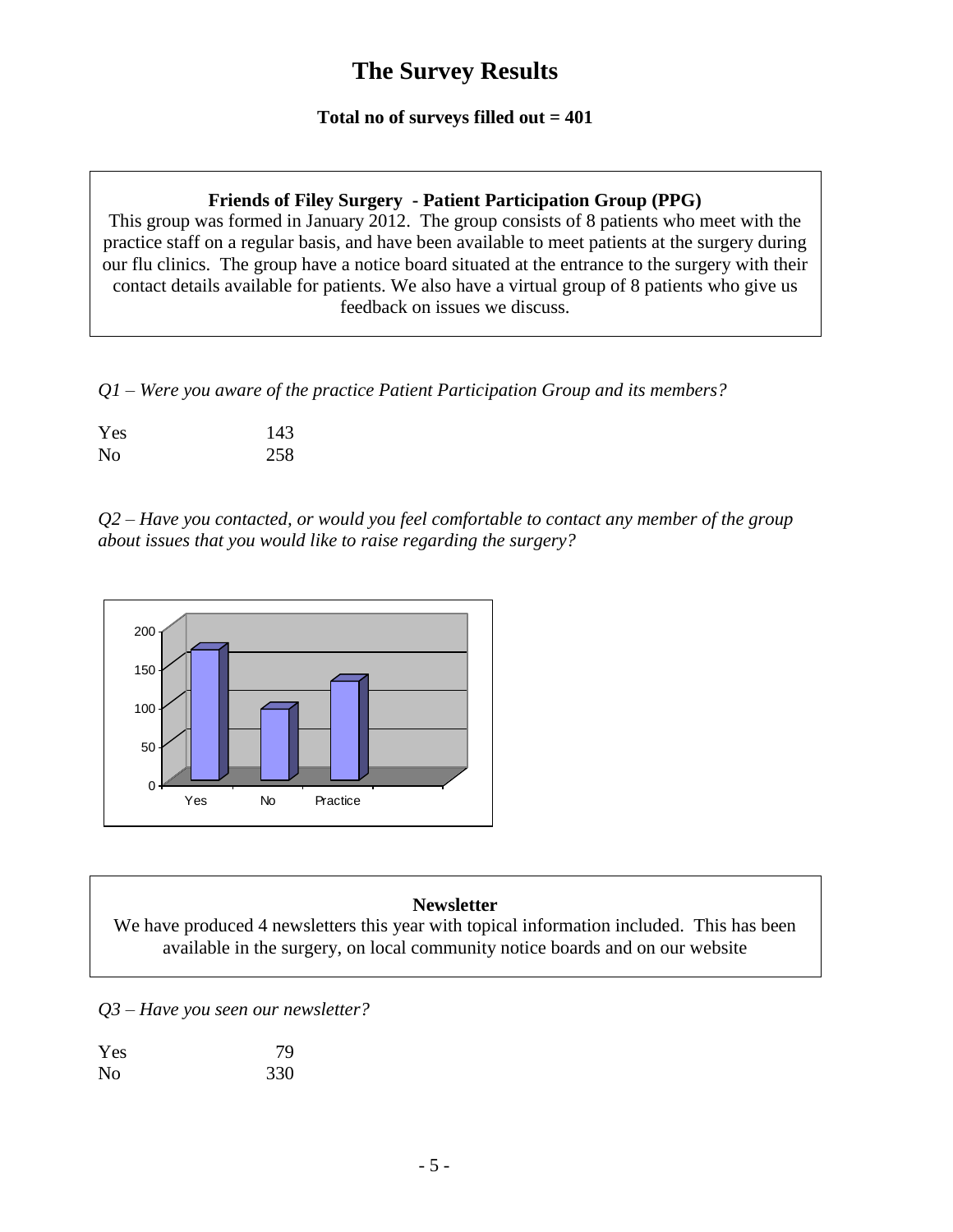

*Q5 – If you have seen a newsletter, how useful did you find the content?*



*Q6 – Would you be interested in having our newsletter e-mailed to you?*

| Yes | 126 |
|-----|-----|
| No  | 238 |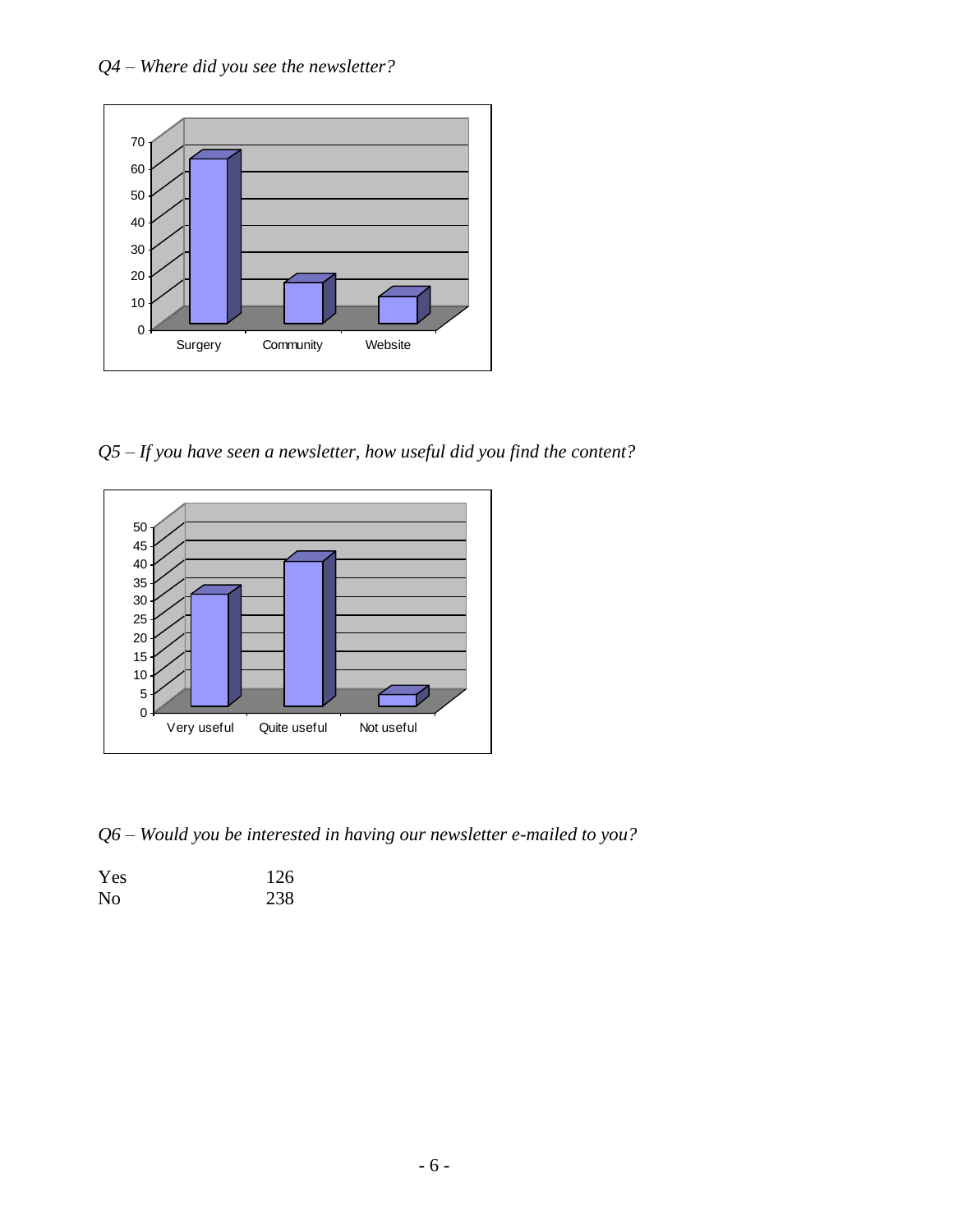### **Text messaging**

In June 2012 we introduced a system to remind patients about their appointments by sending a text message to their mobile phone.

This was to try and reduce the amount of Did Not Attends as the practice loses a large amount of available appointments as a result of these.

*Q7 – How useful is having text reminders to your mobile phone?*



*Q8 – Would you like confirmation of appointments sent to your mobile phone after making a booking?*

| Yes            | 198 |
|----------------|-----|
| N <sub>0</sub> | 113 |
| No mobile      | 66  |

### **Telephone Consultations**

The practice offers the opportunity for patients to discuss any problems with a Doctor on the phone if they do not feel that an appointment is necessary. These are available on a daily basis – the Doctor will usually phone you back after surgery.

*Q9 – Have you used the telephone to consult with a Doctor?*

Yes 107 No 297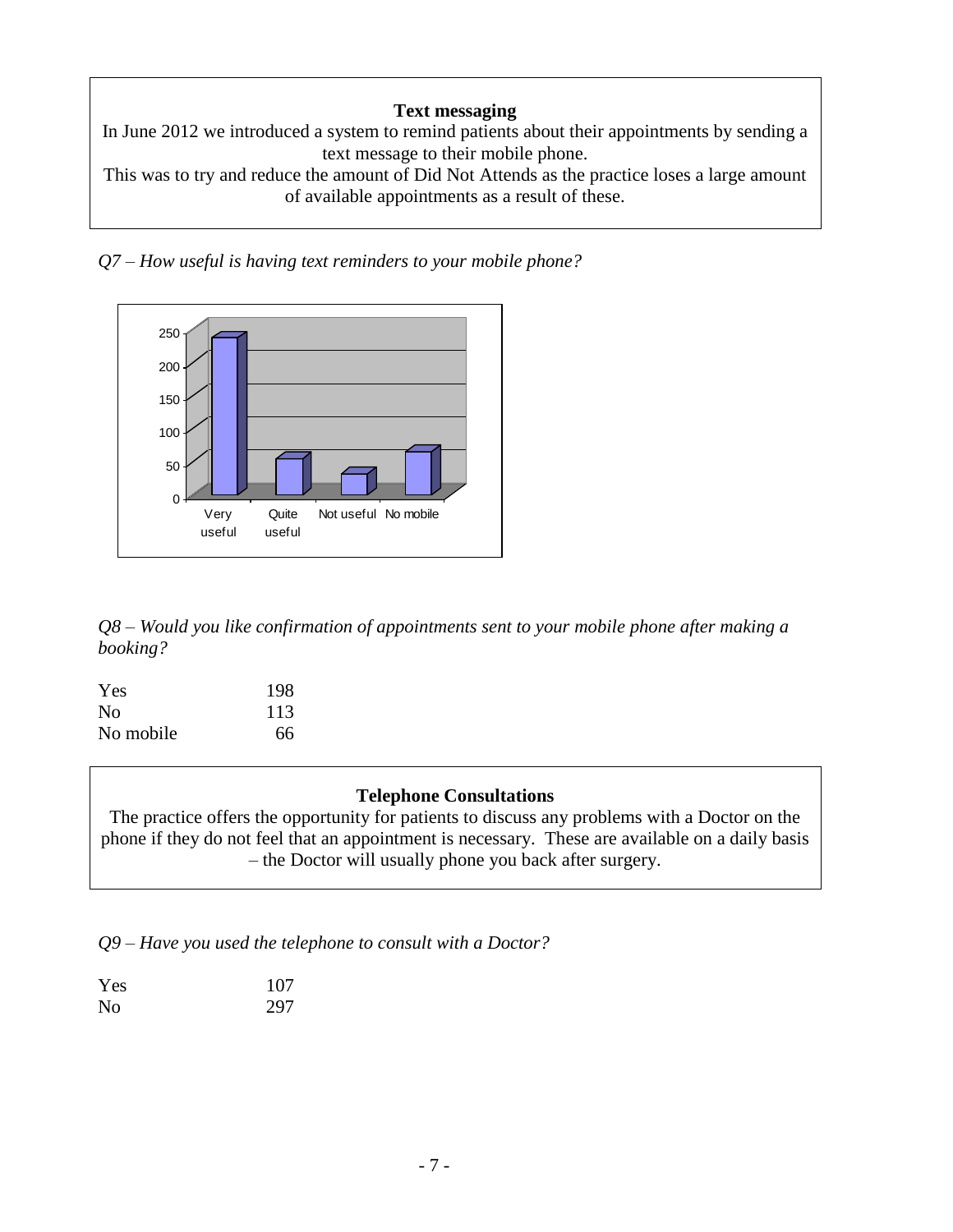

*Q11 – Is this something that you would consider using in the future?*

| Yes | 313 |  |
|-----|-----|--|
| No  | 57  |  |

### **Website**

This year we re-launched our surgery website **[www.fileysurgery.co.uk](http://www.fileysurgery.co.uk/)** The new website contains useful, up to date information about the surgery and its services. There is also the facility to order your repeat prescriptions in a secure way, and to be able to view any of your booked appointments.

### *Q12 – Have you visited our new website?*

| Yes            | 62  |
|----------------|-----|
| N <sub>0</sub> | 244 |
| No computer    | 84  |



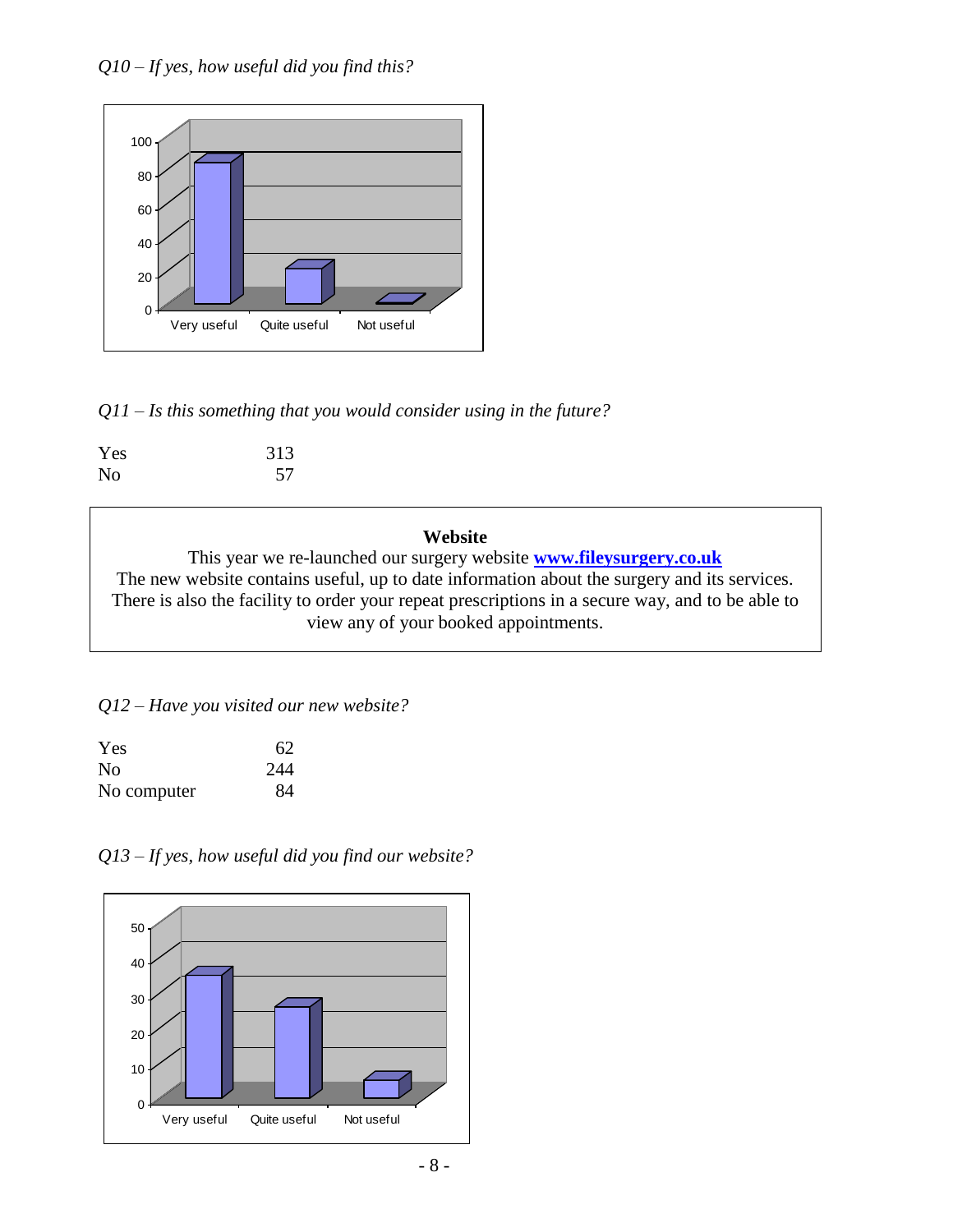### *Review of survey free text comments*

The survey asked for comments where appropriate and we received some very helpful feedback. There were some recurrent themes as follows:

- \* Patients had mixed feelings about whether they would contact a PPG member if they had an issue/query or whether they would contact the practice first.
- \* Patients would like more information available on the Friends of Filey group this can be found in this report, or on the PPG board in the entrance to the practice.
- \* Many patients commented on how useful appointment reminders were for a variety of reasons – we hope that this will reduce the number of appointments wasted by patients not attending.
- \* Some patients were not aware that they could consult with Doctors by telephone. This is something that is available in addition to face to face consultations.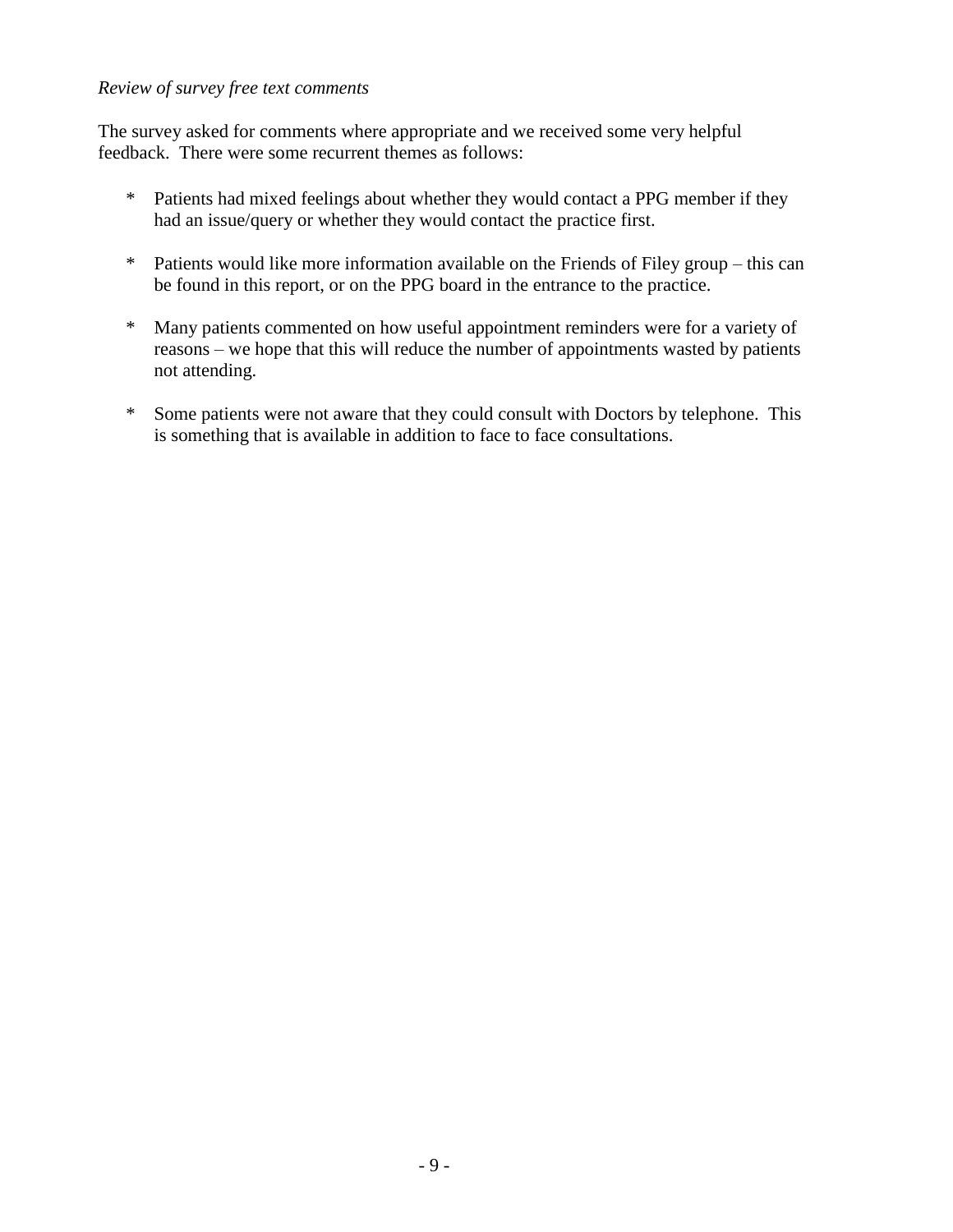### **Action plan**

The PPG held a meeting with the practice, on  $6<sup>th</sup>$  February 2013, to review the survey findings and feedback. This was also to develop an action plan for the practice, and identified areas that the group felt they could be involved in, to help make improvements.

The members of the group decided on the action plan for the forthcoming year. All areas were agreed upon and the practice felt that these would be beneficial in improving the service to Filey Surgery patients. As there were no contractual considerations as a result of this action plan it was agreed to publish and monitor it between the practice and the PPG.

### **Action Plan 2013-14**

**Newsletter** – to ensure that this is made more prominent and available to improve distribution. To continue to produce quarterly with topical content and information for patients.

To make the newsletter available by email for those that sign  $up - to$  be advertised in the summer newsletter.

To further raise awareness of **The Friends of Filey Surgery** (patient participation group) by producing articles for the local press and radio.

**Text messaging** – to continue with system of reminders for patient appointments. Reception to explore, with patients, whether extending this to include confirmations to be sent to mobile phones at time of booking appointments.

Practice to continue to check that mobile phone numbers are up to date in patient records.

**Telephone consultations** – to improve communication re availability of patients being able to speak to a Doctor on the phone as an alternative to a face to face consultation. Future newsletter to raise awareness of conditions/queries that could be dealt with over the phone. To include information regarding availability of telephone consultations within the practice leaflet.

**Website** – ensure that practice website is kept up to date with information and useful content. Continue to raise awareness of website through newsletters, practice leaflet and notices.

The final report was reviewed by all members of our participation group and agreed for publication.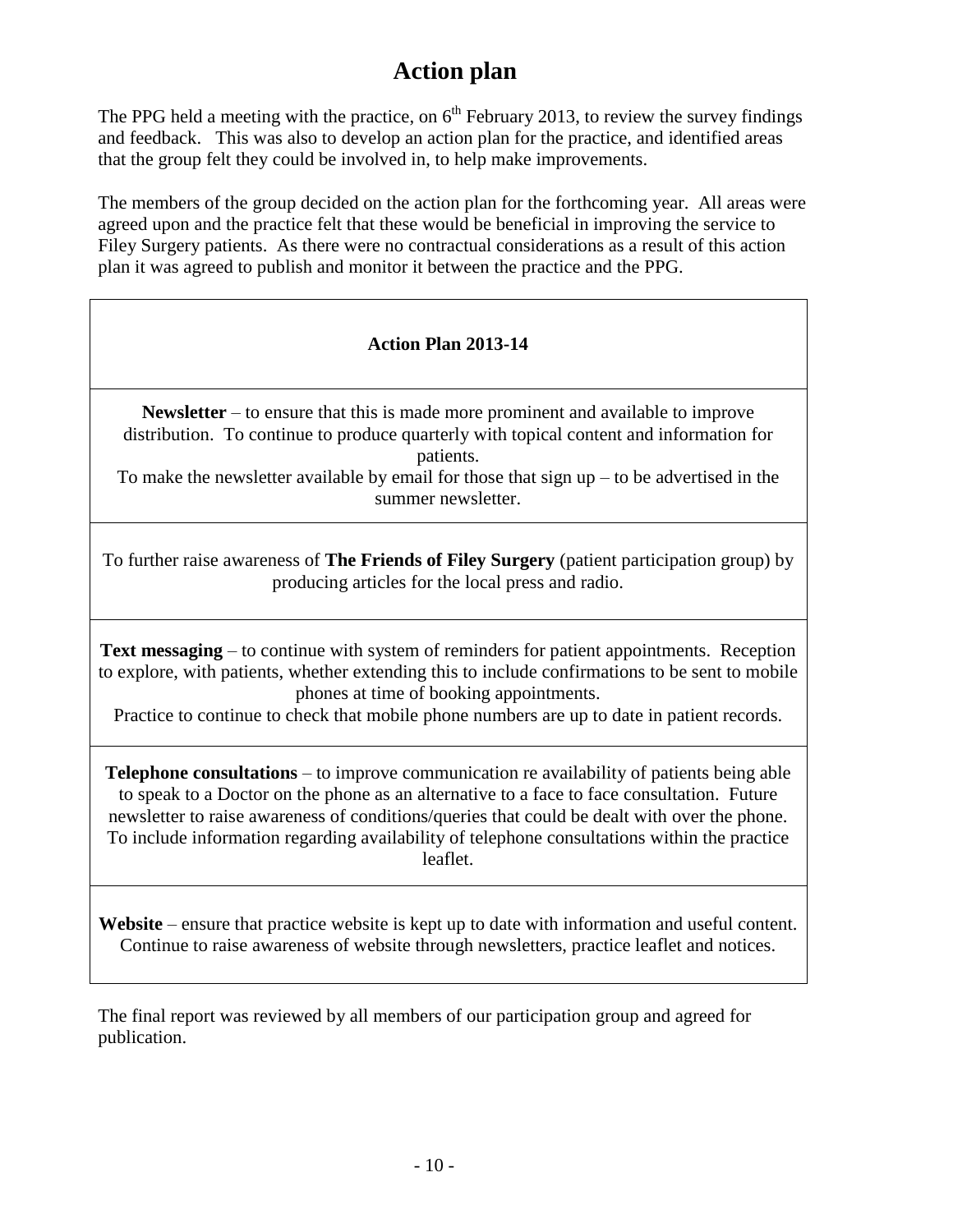### **Next steps**

This report will be made available in paper format in the practice. Posters will advertise its availability. Copies will be made available in different font sizes for those with sight difficulties.

Our summer newsletter will inform patients that the report and results of our patient survey are available. The report will also feature in the Survey area on our website www.fileysurgery.co.uk.

As the implementation of the action plan is ongoing, the PPG intend to use these meeting to review progress of the action plan and to discuss and assist with any other relevant practice issues.

One of the issues that the group will continue to prioritise will be to work with the practice to reduce the high number of wasted appointments because people do not attend booked consultations.

One of our patient group members will continue to represent the practice, and its patients, on the Scarborough and Ryedale Clinical Commissioning Group PPG, to ensure that the views of our patients are voiced when discussions are held about future provision of local healthcare services.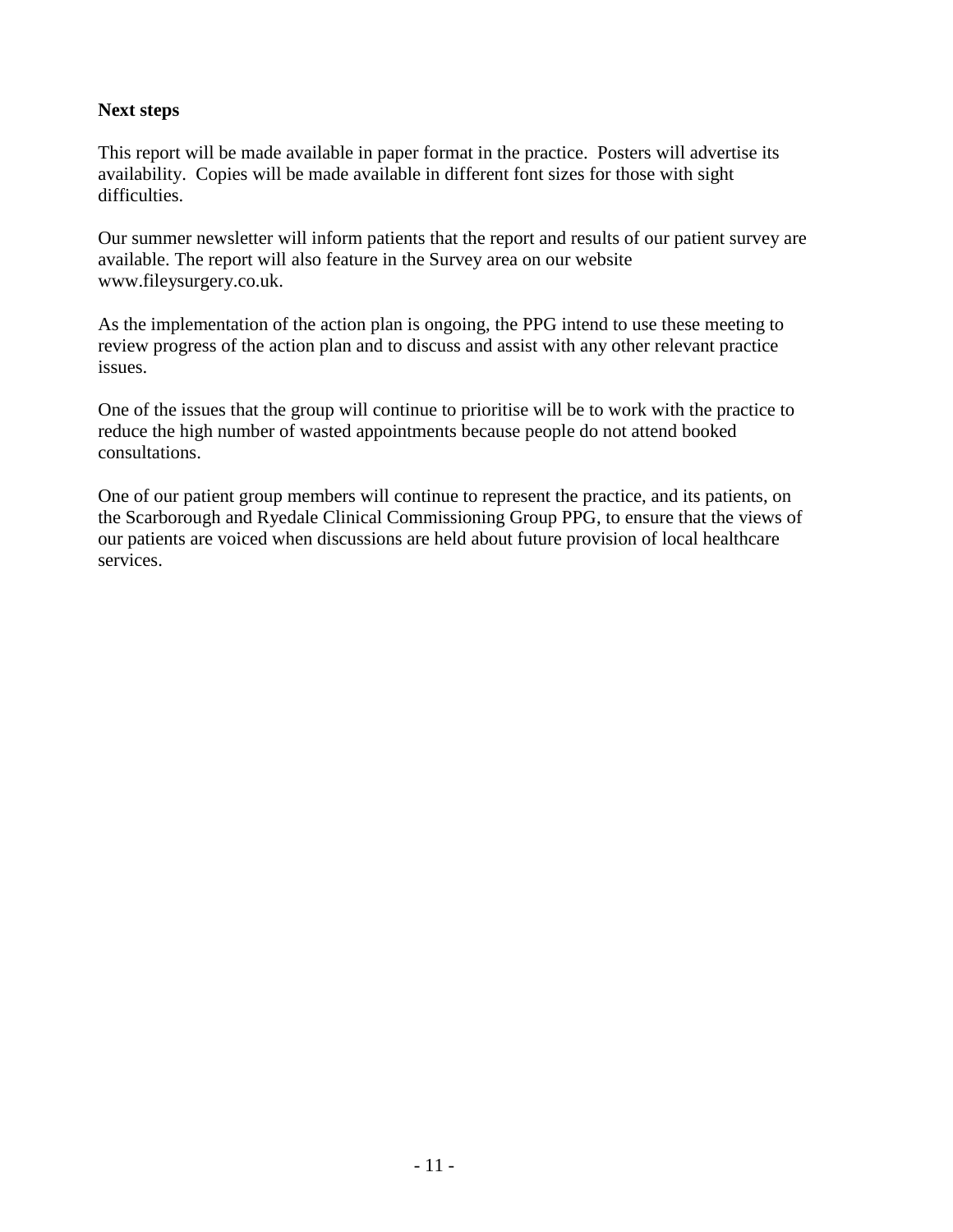

## **Practice Questionnaire 2013**

During this last year we have been working with our Patient Participation Group (Friends of Filey Surgery) to improve communication between the surgery and its patients. To gauge the effectiveness of the changes we have made we would be pleased if you would answer the following questions, by **ticking your choice** and adding any useful comments.

### **Friends of Filey Surgery - Patient Participation Group (PPG)**

This group was formed in January 2012. The group consists of 8 patients who meet with the practice staff on a regular basis, and have been available to meet patients at the surgery during our flu clinics. The group have a notice board situated at the entrance to the surgery with their contact details available for patients. We also have a virtual group of 5 patients who give us feedback on issues we discuss.

| Were you aware of the practice PPG<br>and its members?                                                                                                             | Yes<br>N <sub>0</sub>                                            | Comments |
|--------------------------------------------------------------------------------------------------------------------------------------------------------------------|------------------------------------------------------------------|----------|
| Have you contacted, or would you<br>feel comfortable to contact, any<br>member of the group about issues<br>that you would like to raise<br>regarding the surgery? | Yes<br>N <sub>o</sub><br>Would raise direct with the<br>practice |          |

### **Newsletter**

We have produced 4 newsletters this year with topical information included. This has been available in the surgery, on local community notice boards and on our website.

| Have you seen our new sletters?                                        | Yes<br>No                                                                    | Comments/ideas for future<br>content: |
|------------------------------------------------------------------------|------------------------------------------------------------------------------|---------------------------------------|
| Where did you see it?                                                  | Printed copy in the surgery<br>On a community notice board<br>On our website |                                       |
| If you have seen a newsletter, how<br>useful did you find the content? | Very useful<br>Quite useful<br>Not useful                                    |                                       |
| Would you be interested in having<br>our newsletters e-mailed to you   | Yes<br>N <sub>0</sub>                                                        |                                       |

# **Please continue overleaf………**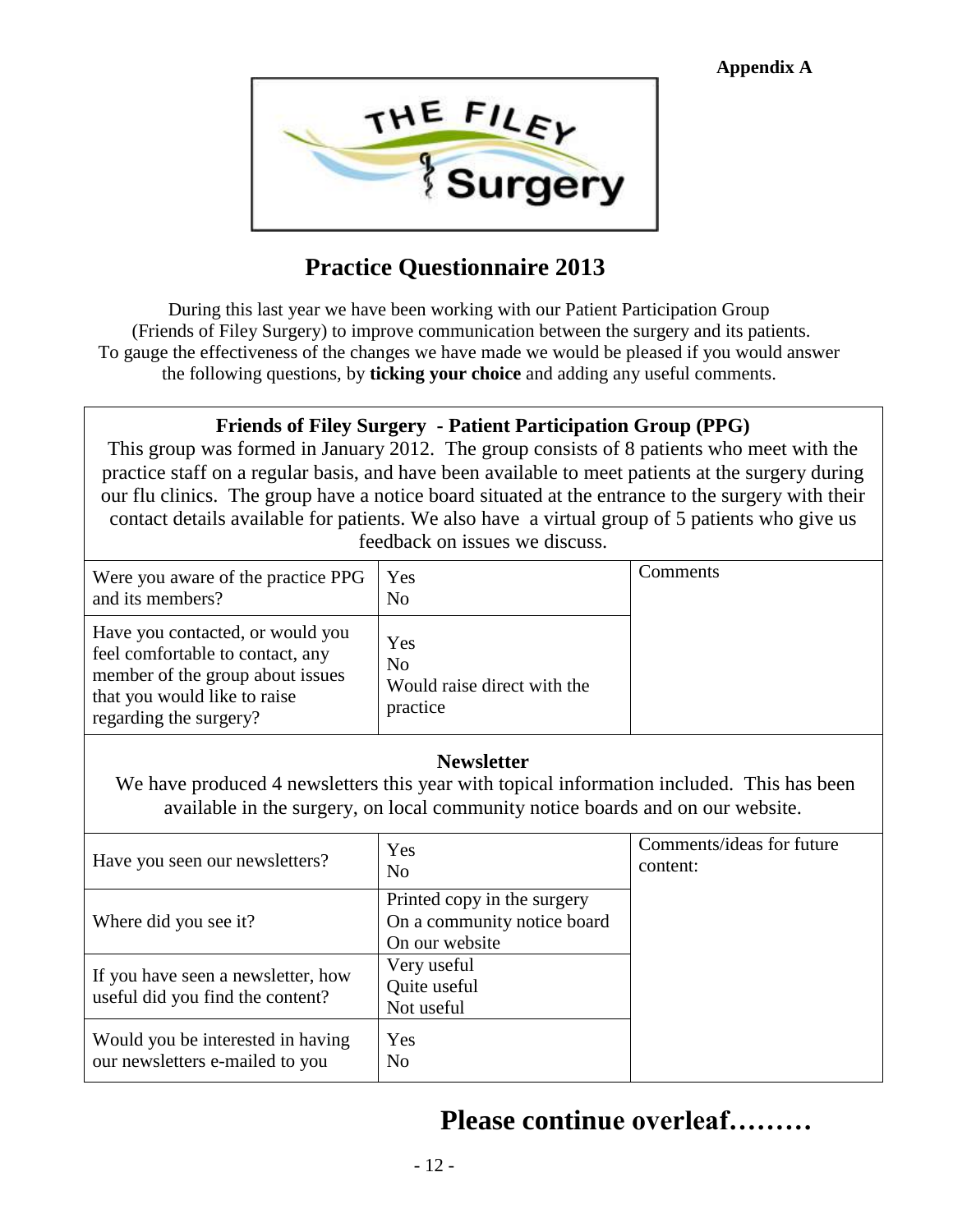### **Text messaging**

In June 2012 we introduced a system to remind patients about their appointments by sending a text message to their mobile phone.

This was to try and reduce the amount of Did Not Attends as the practice loses a large amount of available appointments as a result of these.

| How useful do you feel it is having<br>text reminders, to your mobile<br>phone, about appointments? | Very useful<br>Quite useful<br>Not useful<br>$N/A$ (don't have a mobile) | Comments: |
|-----------------------------------------------------------------------------------------------------|--------------------------------------------------------------------------|-----------|
| Would you like confirmation of<br>appointments sent to your mobile<br>phone after making a booking? | Yes<br>N <sub>0</sub><br>$N/A$ (don't have a mobile)                     |           |

### **Telephone Consultations**

The practice offers the opportunity for patients to discuss any problems with a Doctor on the phone if they do not feel that an appointment is necessary. These are available on a daily basis – the Doctor will usually phone you back after his surgery.

| Have you used the telephone to<br>consult with a Doctor?                                  | Yes<br>N <sub>0</sub>                     | Comments: |
|-------------------------------------------------------------------------------------------|-------------------------------------------|-----------|
| If you have had a phone consultation<br>with the Doctor, how useful did you<br>find this? | Very useful<br>Quite useful<br>Not useful |           |
| Is this something that you would<br>consider using in the future?                         | Yes<br>N <sub>o</sub>                     |           |

### **Website**

This year we re-launched our surgery website **[www.fileysurgery.co.uk](http://www.fileysurgery.co.uk/)** The new website contains useful, up to date information about the surgery and its services.

There is also the facility to order your repeat prescriptions in a secure way, and to be able to view any of your booked appointments.

| Have you visited our new website?                                     | Yes<br>N <sub>0</sub><br>$N/A$ – don't have internet | Comments: |
|-----------------------------------------------------------------------|------------------------------------------------------|-----------|
|                                                                       | access                                               |           |
| If you have visited our website, how<br>useful did you find it?       | Very useful<br>Quite useful<br>Not useful            |           |
| Is there any other information that<br>you would like to be included? |                                                      |           |

### **Thank you for completing this questionnaire.**

### **Please put the completed form in our Suggestion Box on the table in front of the PPG board in the entrance to the surgery, or hand in at reception.**

The results of the survey and our report for 2013 will be available in the surgery, and on our website, at the end of March 2013.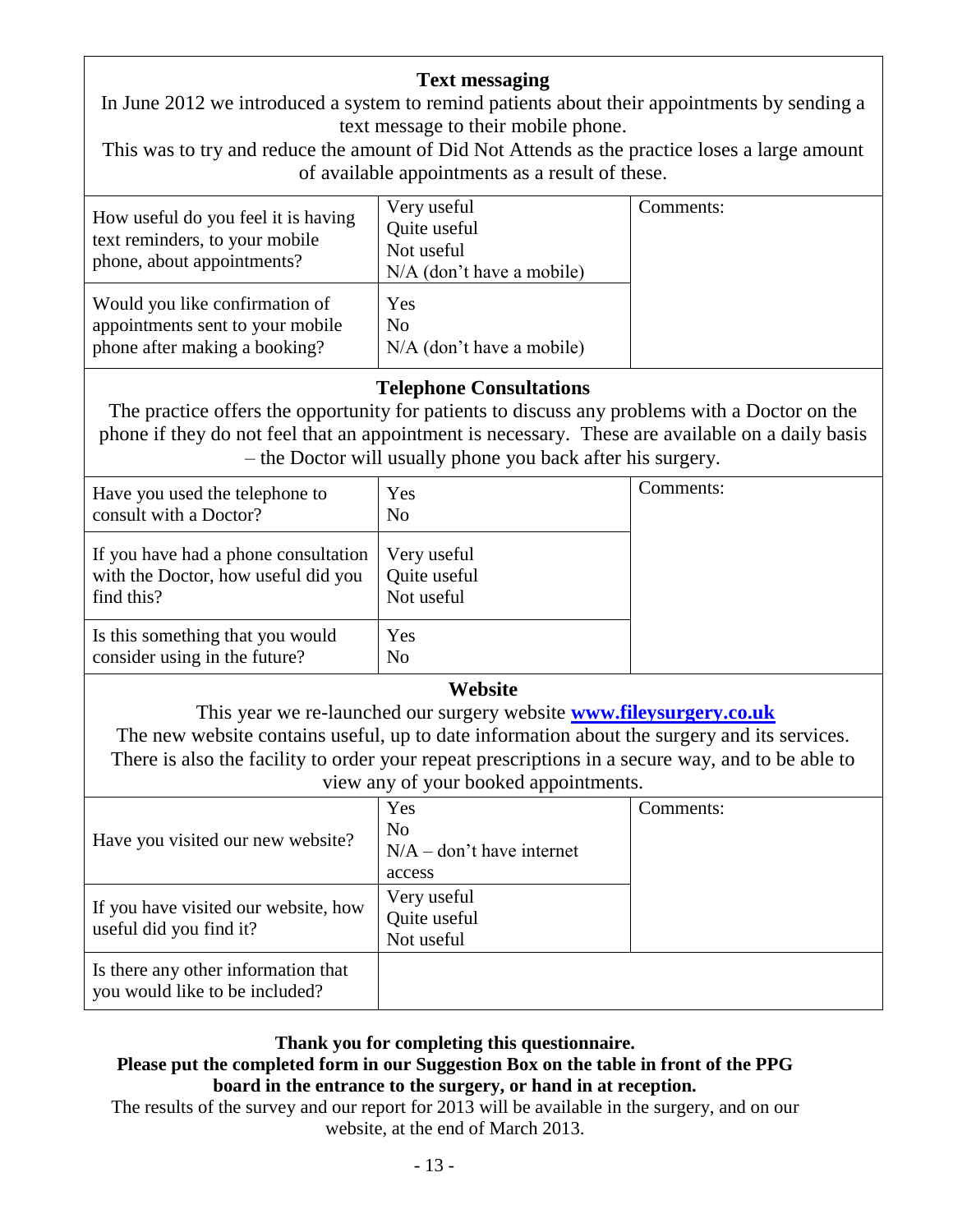### **Filey Surgery Opening Hours and Access Arrangements**

| <b>Practice Opening Times</b> |                                                            |  |
|-------------------------------|------------------------------------------------------------|--|
| Monday                        | 8.00am to 6.00pm                                           |  |
| Tuesday                       | 8.00 am to 8.00 pm                                         |  |
| Wednesday                     | $8.00$ am to $6.00$ pm<br>6.00pm to 8.00pm alternate weeks |  |
| Thursday                      | 8.00am to 6.00pm                                           |  |
| Friday                        | $8.00$ am to $6.00$ pm                                     |  |

### **Telephone Access**

| Appointments                     | 01723 515666 |  |
|----------------------------------|--------------|--|
| <b>Enquiries and Emergencies</b> | 01723 515881 |  |

When the practice is closed, and you require medical attention please phone the Surgery Emergency No, 01723 515881, and you will be transferred to the Out of Hours Service.

After  $9<sup>th</sup>$  April 2013 please phone 111 when the surgery is closed to access NHS111 for healthcare queries. Please ring 999 for any life threatening emergencies.

#### **Website**

The practice has a website www.fileysurgery.co.uk which contains lots of useful information. You are able to request your repeat medications using a secure link from the website, please contact reception to receive you username and password.

#### **Dispensary**

The practice is able to dispense medication to our patients who live more than a mile away from a chemist. The dispensary staff also deal with most aspects of repeat prescriptions and can assist with the majority of queries that you may have about your medication. The dispensary is open Monday to Friday, from 8.00am to 12 noon, and 1.30pm to 6.00pm. When the surgery is shut for bank holidays there will be a notice available with the duty chemist opening times.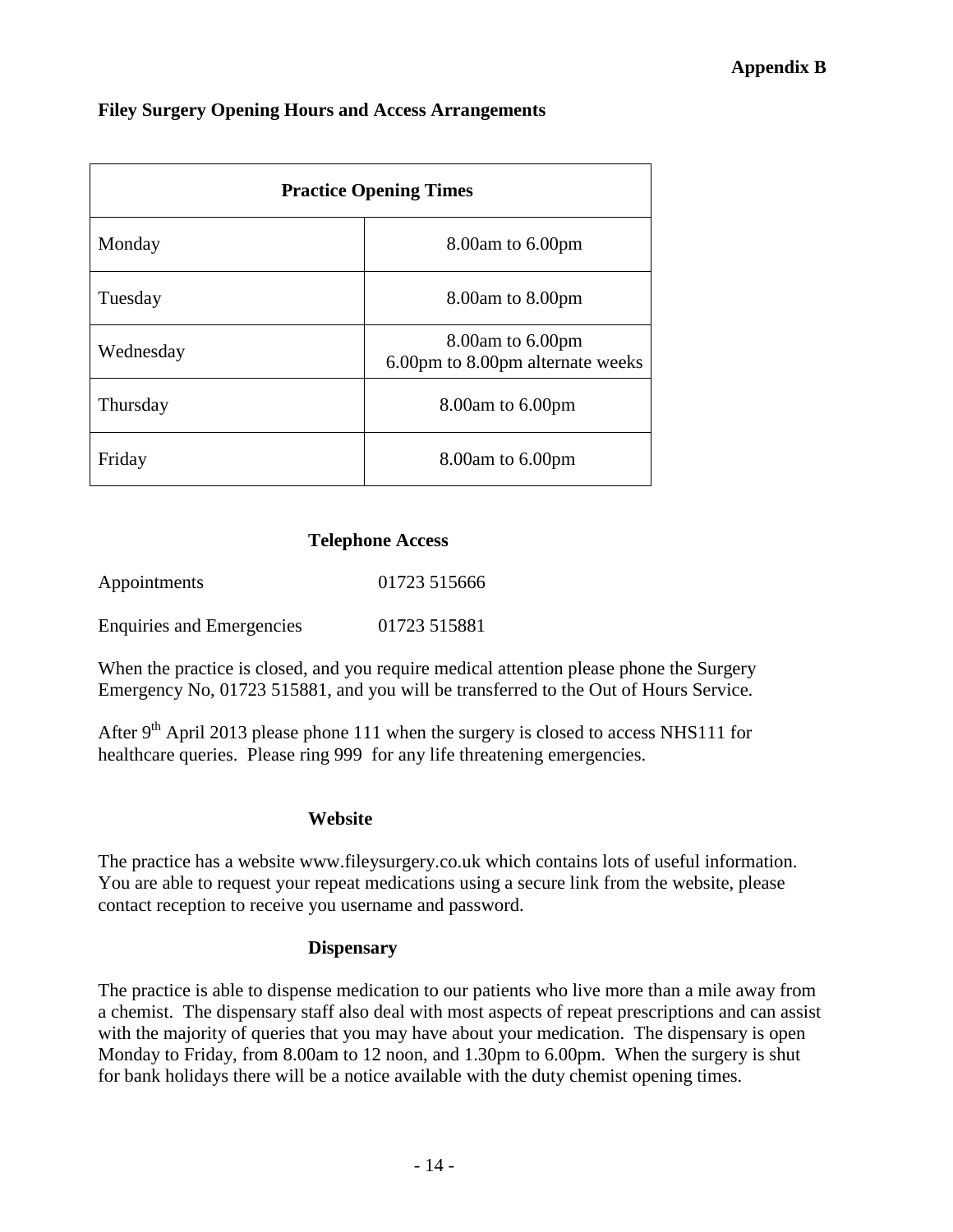### **Filey Surgery Patient Participation Group Terms of Reference**

### **Title of the Group**

The group shall be called Friends of Filey Surgery.

### **Aims of the Group**

The aims of the group are to promote co-operation between the practice and its patients, and contribute to the continuous improvement of services.

### **Membership of the Group**

Membership of the Group is limited to patients permanently registered at the practice.

- The Group will, as far as possible, be a representative mix of the practice population.
- Membership of the Group will be limited to ten patient members at any time. If the number of patient representatives falls below five, additional members will be sought.
- In addition to this Group the practice intends to invite patients to be members of a Virtual Group whose views and comments will be shared with the Group.
- Membership will be reviewed on an annual basis.

### **Activities of the Group**

This PPG will:

- Consult with the practice on service development and provision.
- Represent the views of the patient body and provide feedback on their needs and concerns.
- Contribute to the design of and participate in the review of the practice patient survey.
- Promote good health and higher levels of health education by encouraging and supporting activities within the practice.
- Provide a representative to be a member of the Scarborough and Ryedale Clinical Commissioning Group.

### **Meetings**

Venue to be the library at Filey Surgery.

There must be a minimum quorum of five Group members to render a meeting valid The Group will endeavour to meet no fewer than four times a year, although initial meetings may be more frequent.

At least one member of practice staff will attend every meeting.

### **Reporting**

Minutes will be circulated after each meeting and newsletters will be produced from the Group to inform patients of their activity. The newsletters will be made available in the surgery and on the surgery website.